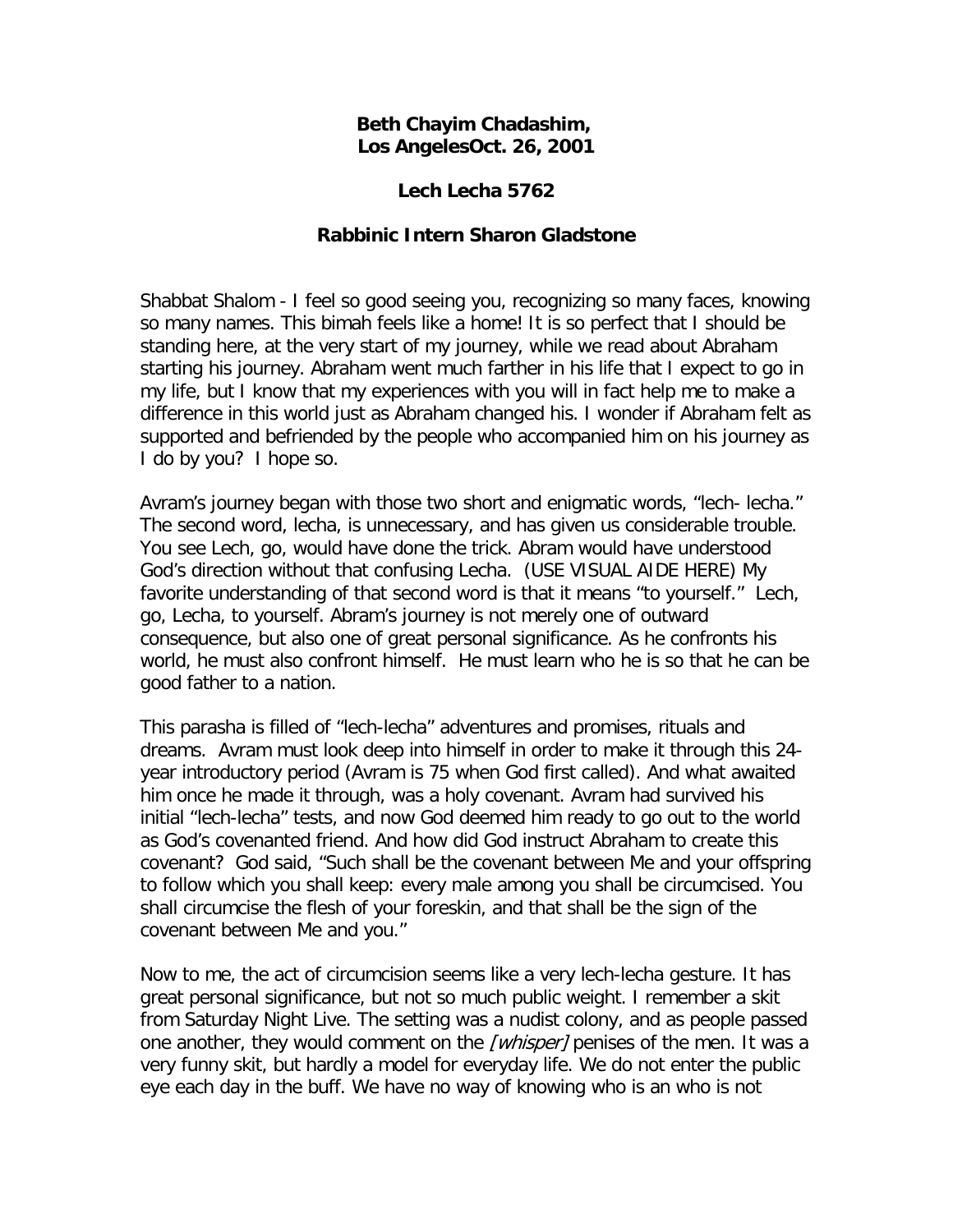circumcised! So how can we recognize the children of the covenant? There are other issues with the idea of circumcision as the sign of the covenant. I, for one, am not circumcised. And many of my non-Jewish friends, are. Jews from all walks of life would and do include me and all other Jewish women in the covenant, and they would and generally do exclude circumcised but non-Jewish men. Sometimes those men are included as spouses of Jews, but those who are just not Jewish are just not Jewish! And some people, who are neither technically Jewish (for men or women) or circumcised are very much a part of the covenant! This is a complex issue that boils down to this question: How do we show the world that we are part of a covenanted people without showing or even bearing the biblical sign of the covenant?

Is the answer that we wear a Kipah on our heads all the time? Do we wear a small talit beneath our clothes and allow the tassles, or tzitzit, to hand out at our waist? Do we wear a Star of David, a Chai, a mezuzah on a chain around our necks? For some of us, yes, that is an answer, but for many of us, no. Many of us, myself included, make no outward physical displays of our Jewishness on a daily basis. Unless people see me standing beneath the mezuzzah that adorns my doorpost, or see me praying in a shul, they would never know that I am Jewish. According to many people "I don't look Jewish!" Nu… So… What do we do?

What is covenant, how do we wear it, and how do we live it? The covenant is our unique and special relationship with God. We as a people, and we as individuals, have this covenant with God: we agree to serve and worship God, and God in turn gives us inspiration and, we hope, protection. It is a lifelong relationship that we can pass on to our children, our lovers and even our friends.

We can all wear the covenant, for it resides not only on our flesh, but in our hearts. In Deuteronomy 10:16, God Tells the people Israel to: "Circumcise the foreskin of your hearts, Umaltem et orlat levavchem." This too can be a form of covenantal circumcision. We can all make an indelible mark on our hearts that we can show to the entire world as a sign of our Jewishness. Of course, we don't literally see each other's circumcised hearts any more than we see each other's circumcisions on any other parts of our bodies. But wouldn't you agree that a circumcised heart is often quite easy to spot? Let me explain what I mean by a circumcised heart, for that will explain how we can live our covenant with God. There are many ways to make the mark on our hearts. It begins by removing the covering that makes it difficult for us to engage in relationship with God. Let's open ourselves to our covenant. Then, we can study Torah, we can pray as a community, we can participate in Jewish rituals such as the celebration of Shabbat, immersion in the mikveh or bar and bat mitzvah. We can find God in each of these experiences. And these activities give us a Jewish awareness and perspective. If Fran were here, she would call this a Yiddisher kopf- a Jewish